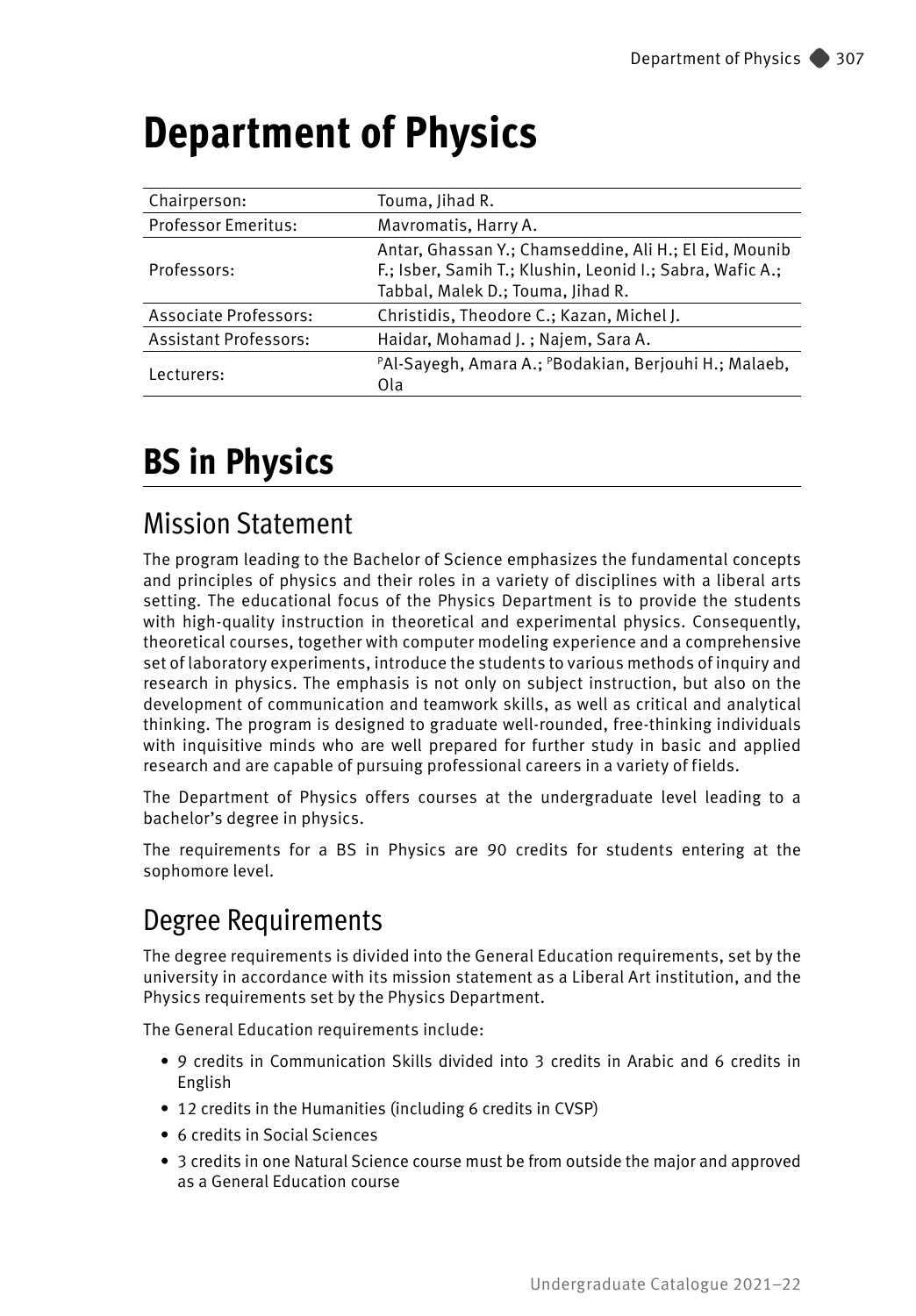The Physics requirements include:

- 39 credits in Physics divided into 27 credits of required Physics courses, 6 credits elective Physics courses, and 6 credits of required Physics Lab courses (the total number is 40 credits if PHYS 228/228L are chosen as an elective)
- 9 credits in Quantitative Thought including 6 credits in Math (MATH 201 and 202) and 3 credits in CMPS 200 or EECE 230
- 12 credits of free electives

The program for the Physics major includes the following required courses: PHYS 212, PHYS 214, PHYS 216, PHYS 217, PHYS 220, PHYS 222, PHYS 235, PHYS 236, PHYS 257L, PHYS 299A, and PHYS 299B. Moreover, two elective courses must be selected from PHYS 223, PHYS 225, 226, PHYS 228/228L, PHYS 231, PHYS 232, PHYS 249, or any other elective offered in PHYS. Also required are the following courses in mathematics: MATH 201, MATH 202, and CMPS 200 or EECE 230.

Freshman students who intend to major in Physics are required to complete PHYS 101 and PHYS 101L with a minimum cumulative average of 2.2 (or 70) and to complete MATH 101 and MATH 102 (or their equivalent) with a minimum cumulative average of 2.2 (or 70). More details can be found under the Freshman Courses section of this catalogue.

Students who wish to transfer to physics must obtain a cumulative average of at least 2.2 (or 70) in the physics courses normally taken in the sophomore year and a cumulative average of at least 2.2 (or 70) in MATH 201 and 202 before they are allowed to proceed to junior level courses.

Physics majors whose physics average falls below 2.2 (or 70) or whose cumulative average in MATH 201 and 202 is below 2.2 (or 70) after three terms in the major will be dropped from the Department.

The minor in physics requires 18 credits including PHYS 212, 221L and one of the following three courses (PHYS 210, PHYS 211 or PHYS 214), plus 9 credits selected from PHYS 217, PHYS 220, PHYS 226, PHYS 235, PHYS 236 or a special topic course.

PHYS 101, PHYS 101L, PHYS 210, PHYS 210L, PHYS 211, PHYS 211L, and PHYS 212 are introductory courses for students of chemistry or engineering.

PHYS 103, PHYS 103L, PHYS 204, PHYS 204L, PHYS 205 and PHYS 205L are introductory courses for students in nursing, public health, biology, petroleum geosciences, and for students wishing to enter the medical school but are not physics or chemistry majors.

PHYS 204, PHYS 204L, PHYS 205 and PHYS 205L are not equivalent totally or in part to the following: PHYS 210, PHYS 210L, PHYS 211, PHYS 211L or PHYS 212. Students shall receive credit for courses in only one of the preceding two sets.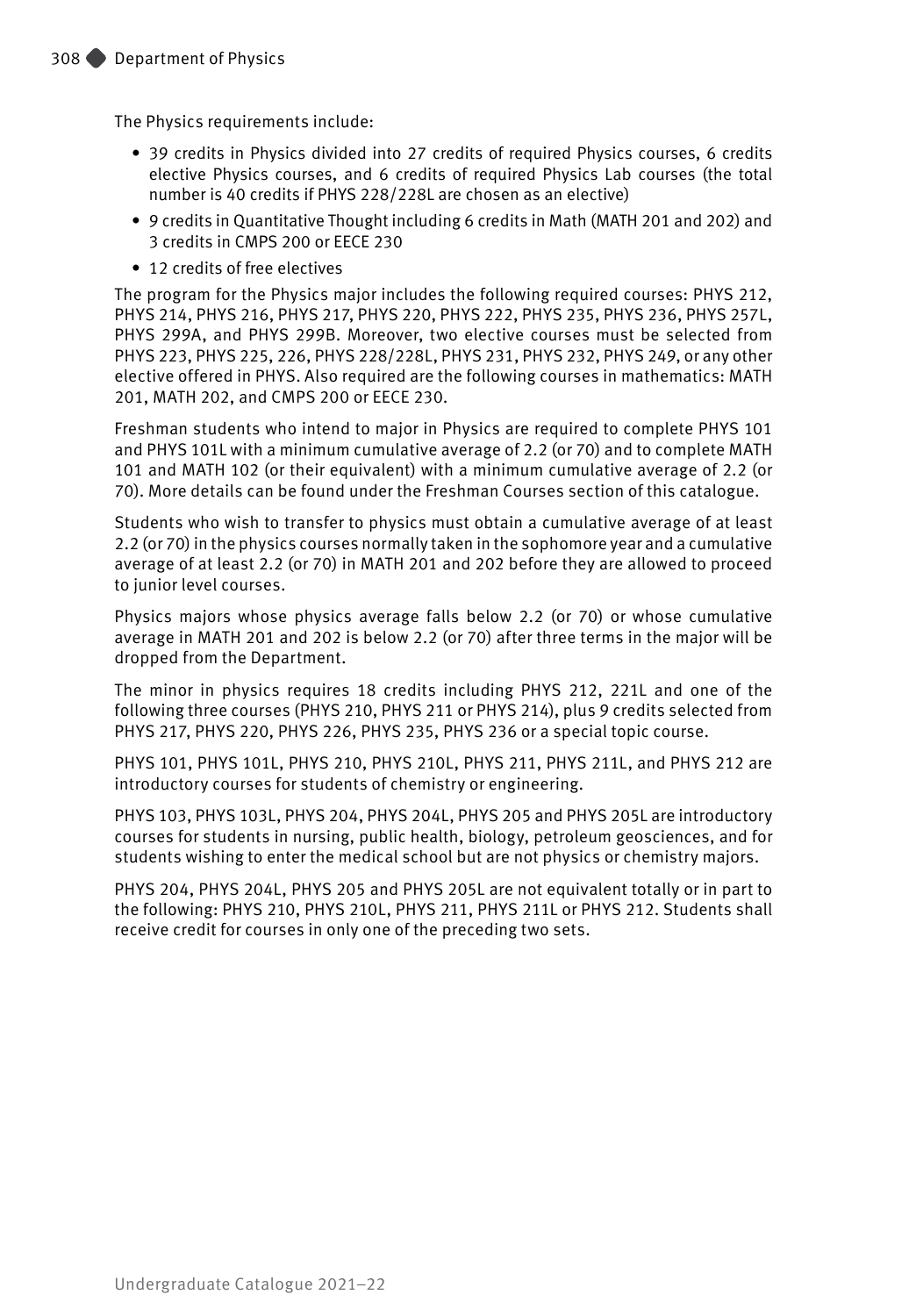# **Course Descriptions**

### **PHYS 101** Introductory Physics I **4.0; 4 cr.**

Measurements, motion in one dimension, vectors, motion in two dimensions, Newton's laws with applications, work and energy, circular motion, linear momentum and collisions, rotation and angular momentum, oscillations, gravity, and elements of fluid mechanics. *Pre- or corequisite: MATH 101. Students shall receive credit for only one of PHYS 101 or PHYS 103. Annually.* 

**PHYS 101L Introductory Physics Laboratory I 0.2; 1 cr.** Error analysis, measuring devices, speed and acceleration, measurement of gravitational acceleration, forces, friction, circular motion, conservation of momentum, conservation of energy, ballistic pendulum, rotation, and simple harmonic motion. *Pre- or corequisite: PHYS 101. Annually.*

### **PHYS 103 Physics for the Life Sciences 3.0; 3 cr.**

Units and dimensions, scalars and vectors, kinematics in one and two dimensions, dynamics, work and energy, collisions, gravitation, and rotational motion. *Students shall receive credit for only one of PHYS 101 or PHYS 103. Every term.*

### **PHYS 103L Physics for the Life Sciences Laboratory 0.2; 1 cr.**

Error analysis, measurements, position, speed and acceleration, ballistic pendulum static and dynamic forces, Atwood's machine, Linear Air Track I, collision, centripetal force and rotational inertia. *Pre- or corequisite: PHYS 103. Annually.*

### **PHYS 200 Understanding the Universe 3.0; 3 cr.**

An introductory course in astronomy. Basic astronomical tools, properties of the earth, solar system, sun, electromagnetic radiation, properties and evolution of stars, and the Milky Way galaxy. *The course is intended for students in the social sciences and the humanities. Every term.*

### **PHYS 204 Classical Physics for Life Sciences 3.0; 3 cr.**

Solids and fluids, thermal physics and processes, heat and heat engines, the laws of thermodynamics, gas dynamics, vibrations and wave phenomena, sound, reflection and refraction of light, mirrors and lenses, wave optics and optical instruments. *Prerequisite: PHYS 103 (or equivalent). Annually.*

### **PHYS 204L Classical Physics for Life Sciences Laboratory 0.3; 1 cr.**

PHYS 204L Classical Physics for Life Sciences Laboratory 0.3; 1 cr. Error analysis, Bernoulli's Law, surface tension, coefficient of viscosity, thermal expansion, Boyle's law, heat engine, mechanical equivalent of heat, waves on a stretched string, standing waves in air columns, geometrical optics I: reflection and refraction, geometrical optics II: mirrors and lenses, interference and diffraction. *Pre- or corequisite: PHYS 204. Annually.*

### **PHYS 205 Modern Physics for Life Sciences 3.0; 3 cr.**

Part I: Electric field, electric potential Gauss's law, capacitance, electric current and circuits and Ohm's law. Magnetic field, Ampere's law, electromagnetic induction, electromagnetism applied to biological systems. Part II: Introduction to relativity, atoms and atomic structure, nuclei, elementary particles and radioactivity. *Prerequisite: PHYS 103 (or equivalent). Annually.*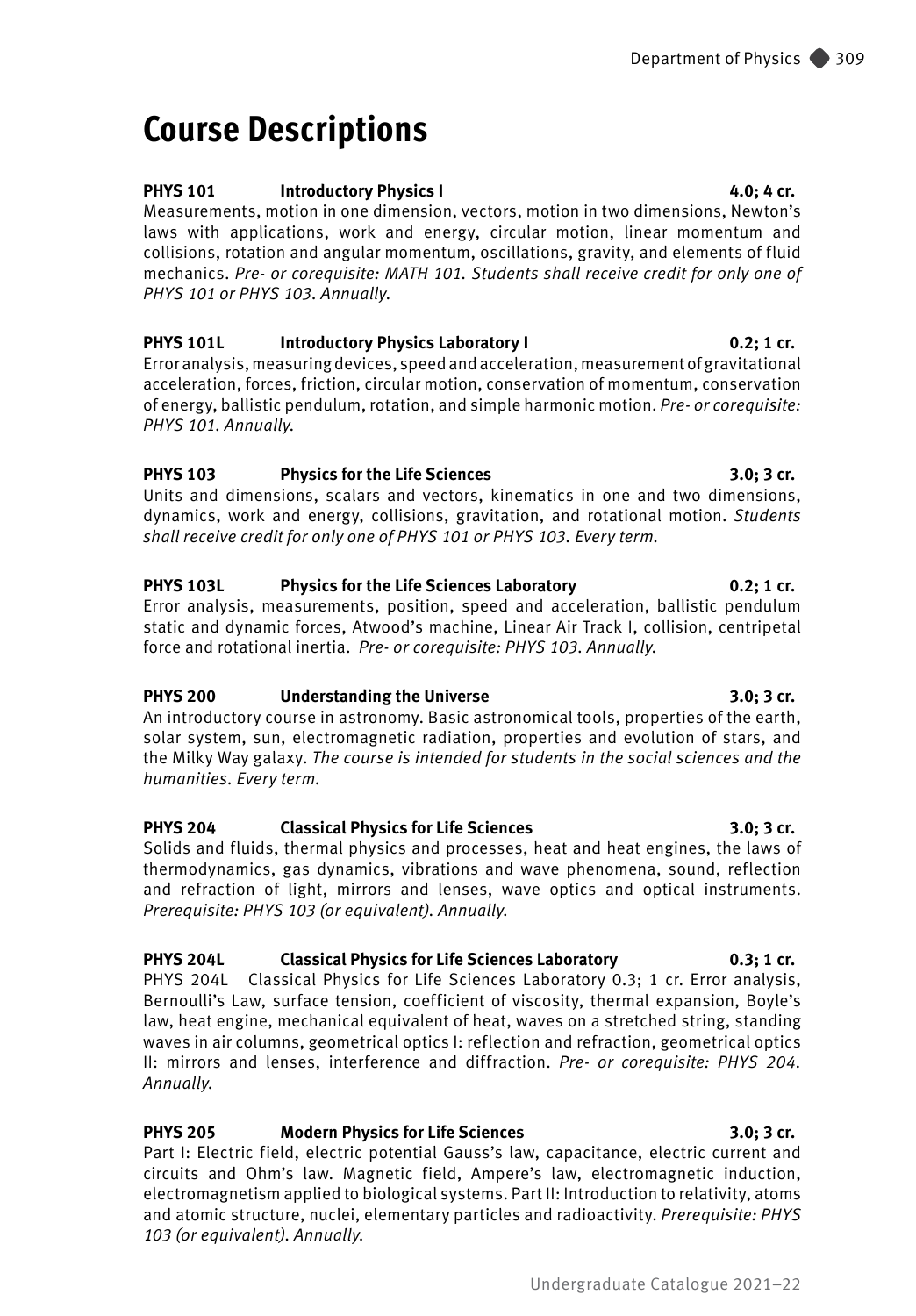### **PHYS 205L Modern Physics for Life Sciences Laboratory 0.3; 1 cr.**

Error analysis, capacitance and dielectric constants, basic oscilloscope operations, Wheatstone bridge, RC and RL circuits, measurements of magnetic induction fields, measurement of the charge to mass ratio of electrons, RC and RLC-circuits, Ohm's law, Planck's constant, atomic spectroscopy, transformers *Pre- or corequisite: PHYS 205. Annually.*

### **PHYS 210 Introductory Physics II 3.1; 3 cr.**

Review of classical mechanics, fluid statics, fluid dynamics, temperature, heat and first law of thermodynamics, kinetic theory of gases, heat engines, entropy and second law of thermodynamics, general properties of waves, sound waves and resonances, light and optics, interference, diffraction, and polarization. *Pre- or corequisite: MATH 201. Every term.*

### **PHYS 210L Introductory Physics Laboratory II 0.3; 1 cr.**

Error analysis, Atwood's Machine and motion down an incline, conservation of Mechanical energy, surface tension and viscosity, thermal expansion of solids, mechanical equivalent of heat, standing waves on a stretched string, standing waves in air columns, interference and diffraction, the spectrometer, Michelson interferometer. *Pre- or corequisite: PHYS 210. Every term.*

### **PHYS 211 Electricity and Magnetism 3.0; 3 cr.**

Electrostatics, current, resistance, Ohm's law, Kirchhoff's laws, RC circuits, magnetic field, Ampere's law, Biot-Savart law, Faraday's law, LR circuit, RLC circuits, and a qualitative discussion of Maxwell's equations. *Pre- or corequisite: MATH 201. Every term.*

### **PHYS 211L Electricity and Magnetism Laboratory 0.3; 1 cr.**

Error analysis, capacitance and dielectric constant measurements, electrical circuits and Wheatstone bridge, measurement of the force between two parallel current-carrying conductors, measurement of magnetic induction fields, basic oscilloscope operations, RL, RC, and RLC circuits, measurement of the e/m ratio of electrons, transformers, Ohm's Law and resistivity. *Pre- or corequisite: PHYS 211. Every term.*

### **PHYS 212 Modern Physics 3.0; 3 cr.**

Special theory of relativity, introductory quantum mechanics, atomic physics, nuclear physics, and introduction to elementary particles and cosmology. *Pre- or corequisite: MATH 201. Students cannot receive credit for both PHYS 212 and CHEM 218. Every term.*

### **PHYS 214 Introduction to Vibrations and Waves 3.0, 3 cr.**

This course aims to introduce students to the physical and mathematical properties shared by wave phenomena across scales and states of matter. It begins with the vibrations of a single particle, whether free or forced, with due consideration for resonances. It then moves on to collective vibrations of coupled systems of particles, with particular emphasis on normal modes of vibrations. Proper wave-like behavior will then appear in the continuous limit of the particle description and its properties (including reflection, transmission, refraction, polarisation, interference, and diffraction to list a few). In support of the analytic (as opposed to descriptive) approach to the subject, advanced mathematical techniques (to do with ordinary differential equations, linear algebra, and Fourier analysis) will be introduced as and when needed.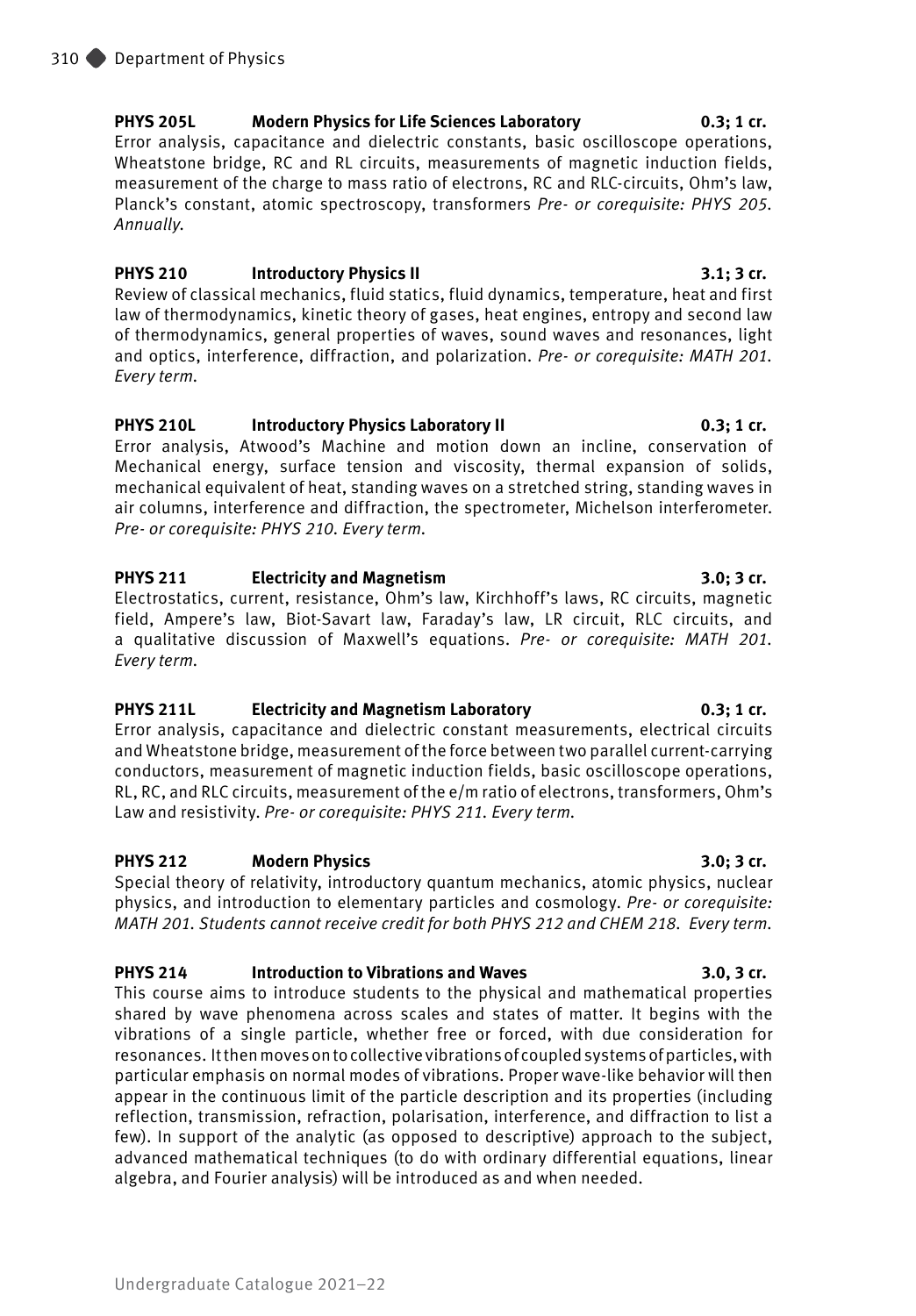### **PHYS 216 Mathematical Methods for Physics 3.0; 3 cr.**

Vector analysis, tensors, linear operators, Eigenvalue problems, determinants and matrices, Sturm-Liouville problems, special functions, Fourier series and transforms, complex analysis. *Prerequisite: MATH 202. Annually.*

### **PHYS 217 Mechanics 3.0; 3 cr.**

Kinematics of particles motion, Newtonian formulation of mechanics, integration of Newtonian equations of motion, Lagrangian formulation of mechanics, Hamilton dynamics, central forces, linear oscillations, nonlinear oscillations and chaos, collisions, noninertial systems, coupled oscillations, and motion of rigid bodies. *Prerequisite: MATH 202. Annually.*

### **PHYS 220 Electromagnetic Theory 3.0; 3 cr.**

Electrostatics: electric potential, Gauss' law, Poisson's and Laplace's equations, boundary conditions, electric currents, Faraday's law, Lenz's law, mutual inductance. Maxwell's equations and propagation of electromagnetic waves. *Prerequisite: MATH 202. Annually.*

### **PHYS 221L Junior Physics Laboratory 6.0, 3 cr.**

This course is intended to help students acquire basic practical skills that are used in experimental physics. The course introduces students to some of the basic equipment that are used in this discipline. Experiments will cover a range of phenomena, including, electricity and magnetism, mechanics, optics, waves and modern physics. *Prerequisite: Junior standing. Annually.* 

### **PHYS 222 Computational Physics 3.0; 3 cr.**

Basics of numerical analysis:Numerical solutions of algebraic and transcendental equations, methods for solving systems of linear and differential equations and scholastic methods. Applications: planetary motion, simple models of stars, nonlinear dynamics and chaos, potentials and fields, waves, random systems, computational fluid dynamics, statistical mechanics (phase transitions, Ising model), molecular dynamics, and quantum mechanics. *Prerequisites: CMPS 200 or EECE 230, MATH 201 and MATH 202. Annually.*

### **PHYS 223 Physical Optics 3.0; 3 cr.**

Wave theory of light, Maxwell's equations, superposition and polarization, interference, interferometers, diffraction, coherence, lasers, and holography. *Annually.*

### **PHYS 225 Introduction to Astronomy and Astrophysics 3.0; 3 cr.**

Wave theory of light, Maxwell's equations, superposition and polarization, interference, interferometers, diffraction, coherence, lasers, and holography. *Pre- or corequisites: MATH 201, MATH 202. Junior Standing. Annually.*

### **PHYS 226 Solid State Physics 3.0; 3 cr.**

Electrons in one-dimensional periodic lattice, vibrations in one-dimensional periodic lattice, geometrical description of crystals, free-electron theory in metals, excitons, plasmons, polarons, lattice dynamics, semi-conductors, magnetic ordering, superconductivity, and electron gas in a magnetic field. *Prerequisites: PHYS 235 and PHYS 236. Annually.*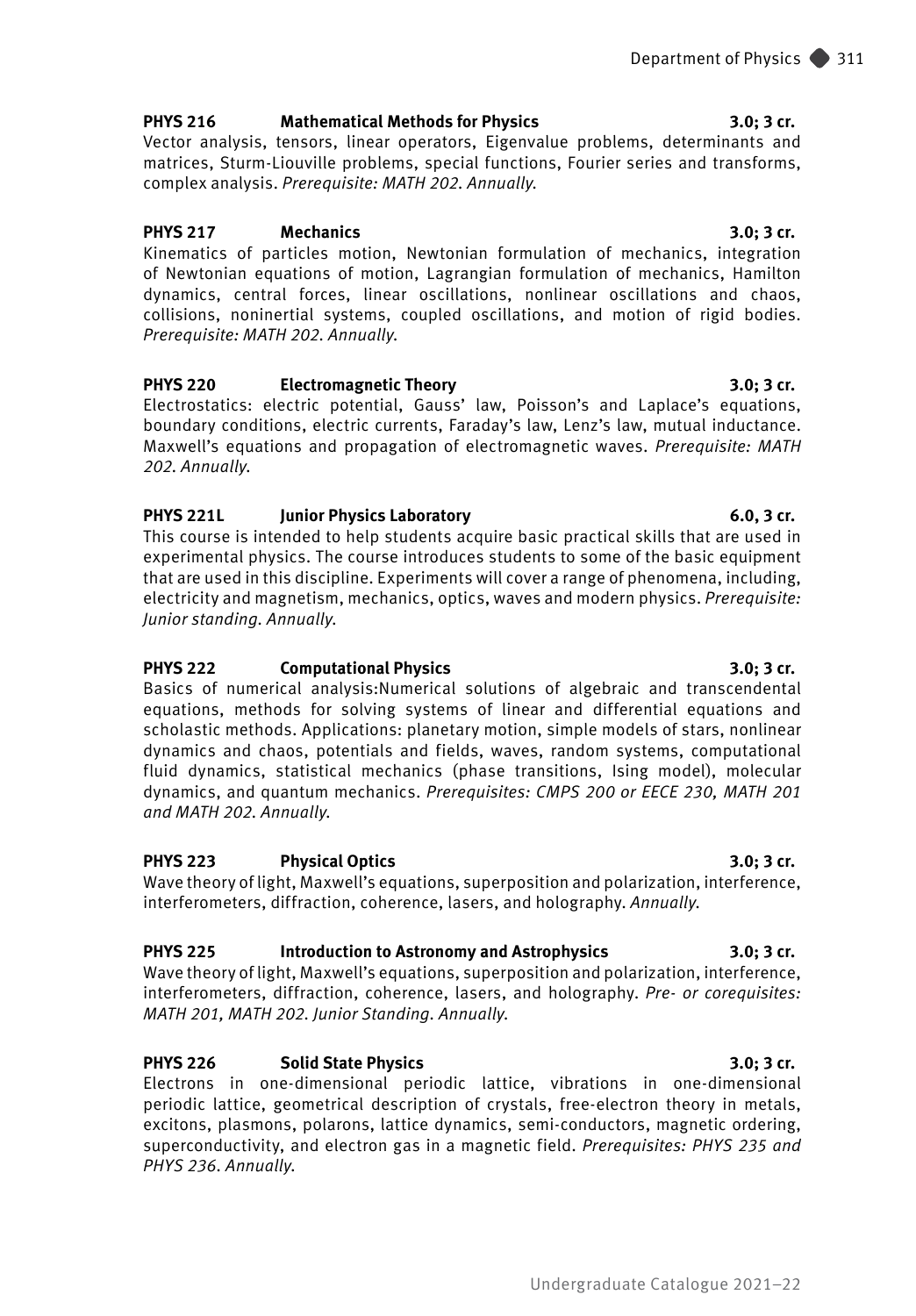### Undergraduate Catalogue 2021–22

### **PHYS 228 Electronics 3.0; 3 cr.**

DC linear circuits, capacitors, inductors and transients, periodic waveforms, diodes, power supplies, operational amplifier, logic gates, timers, multiplexers, flip-flops, and counting circuits. *Students cannot receive credit for this course unless they pass PHYS 228L. Annually.* 

### **PHYS 228L Electronics Laboratory 0.3; 1 cr.**

DC measurements, periodic waveforms, power supplies, transients, frequency and period measurements, operational amplifiers, and some digital circuits. *Pre- or corequisite: PHYS 228. Every term.*

### **PHYS 231 Special Topics 3.0; 3 cr.**

*May be repeated for credit. Prerequisite: Consent of department.* 

### **PHYS 232 Special Topics 3.0; 3 cr.**

*May be repeated for credit. Prerequisite: Consent of department.*

### **PHYS 235 Statistical Physics 3.0; 3 cr.**

Boltzmann distribution, Gibbs distribution, thermal radiation, heat and work, kinetic theory of gases, entropy and temperature, statistical mechanics of semiconductors, kinetics of chemical reactions, and phase transitions. *Prerequisite: Senior standing. Annually. annualyy.*

### **PHYS 236 Quantum Mechanics 3.0; 3 cr.**

Fundamental concepts: Bras, Kets, matrix representation of operators, change of basis; quantum dynamics: time evolution of quantum mechanical systems, spin; translational and rotational symmetry: Schrödinger equation in one and three dimensions; spherical symmetric systems: three-dimensional oscillator, hydrogen atom; theory of angular momentum: rotation operator, addition of angular momenta; time-independent perturbation theory, Zeeman effect, Stark effect, spin-orbit coupling, time-dependent perturbation theory, variational methods. *Prerequisites: PHYS 212 and PHYS 216. Annually.*

### **PHYS 237 Introduction to Plasma Physics 3.0; 3 cr.**

Basic description of plasma: occurrence in nature and laboratory; basic plasma characteristics, single particle motion in uniform, non-uniform and time-varying E and B fields. The fluid description and magnetohydrodynamic equations. Electrostatic, hydrodromagnetic and magnetosonic waves. Diffusion in weakly and fully ionized plasmas. Hydromagnetic equilibrium; classification of instabilities. Kinetic effects using the Vlasov and Fokker-Planck equations and Landau damping. *Pre- and corequisites: PHYS 217 and PHYS 220. Annually.*

### **PHYS 248 Undergraduate Seminar 1.0; 1 cr.**

*Prerequisite: Senior standing. Annually.*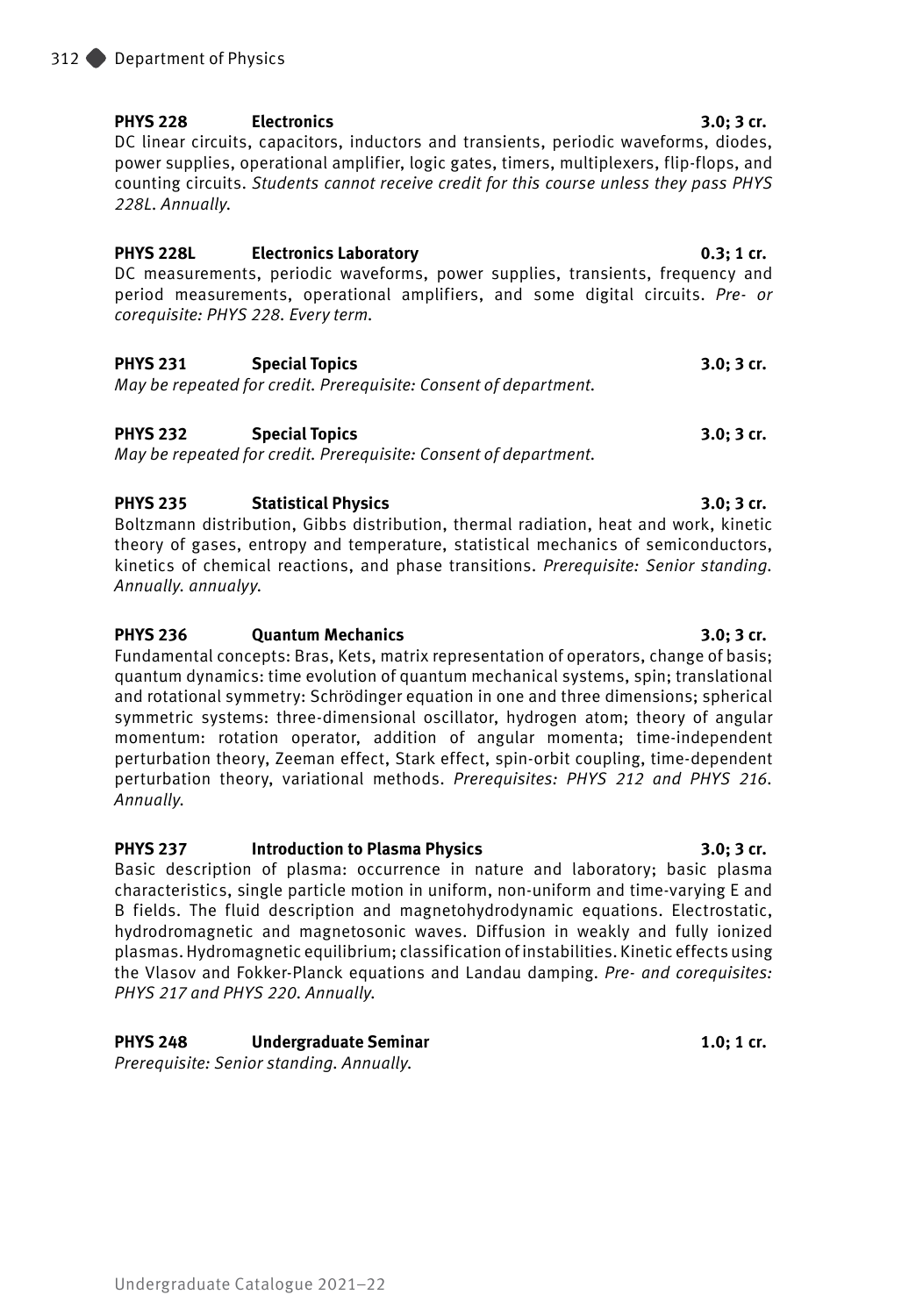### **PHYS 249 Elementary Particle Physics 3.0; 3 cr.**

The standard model of elementary particles and their interactions represent the core content of the course. Topics to be discussed include, but are not limited to, relativistic kinematics, the Dirac equation, internal and space-time symmetries, the quark model, gauge theories and the basic description of the electromagnetic, weak and strong interactions and their Feynman calculus, spontaneous breaking of symmetries and the Higgs mechanism. *Prerequisites: PHYS 236 and/or senior standing. Annually.*

### **PHYS 257L Advanced Laboratory 0.6; 3 cr.**

Students perform a selection of six to eight experiments from the following list: transient and steady states of SH-oscillator, coupled oscillators, Frank–Hertz experiment, Planck constant, Currie temperature, magnetic susceptibility, Millikan's drop oil experiment, Hall effect, Faraday rotation, Johnson noise, atomic spectroscopy, Zeeman effect, Paramagnetic resonance, pulsed nuclear magnetic resonance, X-ray diffraction, Brownian motion and optical pumping. *Prerequisite: PHYS 221L. Annually.*

### **PHYS 299A Physics in Applications 1.0; 1 cr.**

It is the first course in a series of two courses (PHYS 299A and PHYS 299B), taken in consecutive semesters. This is a capstone course required for Physics Majors and taken in two consecutive semesters. It includes lectures grouped in modules, a seminar, and a project. The objective is to integrate students' knowledge of the basic theoretical courses by exploring applications of Electromagnetic Theory, Quantum Mechanics, and Statistical Physics. The course material may reflect research interests of faculty members and is coordinated with experiments constituting the Senior Lab course and with the Computational Physics projects to emphasize the dynamics between theory, experiments, and computational work. The seminar is based on faculty presentations of original seminal papers pertaining to the course material, and project presentations by the students. The project could range from a computational exploration of a problem to designing a new experiment for a Junior or Senior Lab, or to designing a demonstration for the basic Physics courses. *Every term*

### **PHYS 299B Physics in Applications 2.0; 2 cr.**

It is a continuation of PHYS 299A. This is a capstone course required for Physics Majors and taken in two consecutive semesters. It includes lectures grouped in modules, a seminar, and a project. The objective is to integrate students' knowledge of the basic theoretical courses by exploring applications of Electromagnetic Theory, Quantum Mechanics, and Statistical Physics. The course material may reflect research interests of faculty members and is coordinated with experiments constituting the Senior Lab course and with the Computational Physics projects to emphasize the dynamics between theory, experiments, and computational work. The seminar is based on faculty presentations of original seminal papers pertaining to the course material, and project presentations by the students. The project could range from a computational exploration of a problem to designing a new experiment for a Junior or Senior Lab, or to designing a demonstration for the basic Physics courses. Prerequisite: PHYS 299A. *Every term*